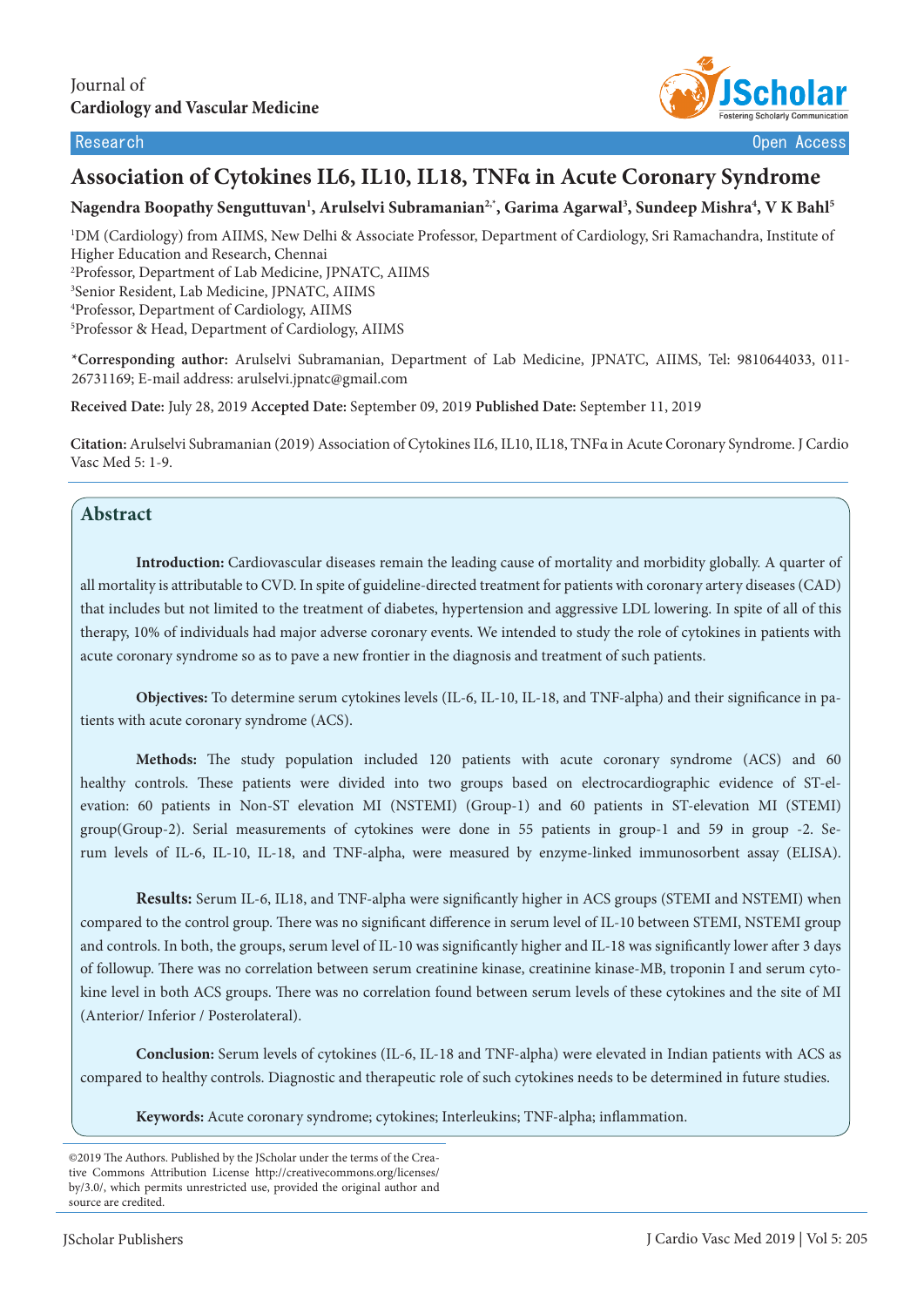## **Introduction**

Cardiovascular diseases remain the leading cause of mortality and morbidity globally [1]. A quarter of all mortality is attributable to CVD. In spite of aggressive LDL lowering, 10% of individuals had major adverse coronary events over 2 years follow up [2]. There exists a lot of scopes to improve the care of prognosis of such patients if we understand the pathogenesis of acute coronary syndrome completely. Though it was clear that it is the macrophage that gets converted to foam cell after engulfing lipid underscoring the role of the immune system in the pathogenesis of atherosclerosis since Virchow's time [3], the primordial role of the immune system and inflammation in atherosclerosis gained its importance only for last 3 decades [4]. Role of inflammation as an active process rather a passive process was conceived only after the characterization of macrophage-derived cytokines [5]. Lots of available robust evidence confirms the involvement of inflammation not only in the process of plaque vulnerability but also in the stages of recruitment of monocytes that later become foam cells in the process of plaque formation and progression [5-7]. Hence acute coronary syndrome is an inflammatory state. Understanding the function and role of the immune system in the progression of atherosclerosis into a full-blown state acute coronary syndrome may pave a new frontier in the treatment of acute coronary syndrome. Though many western literatures are available assessing cytokines in patients with acute coronary syndrome, the same is not available from India. Hence, we intended to study the role of cytokines in the diagnosis of acute coronary syndrome and the role of such cytokines in prognosticating patients with acute coronary syndrome.

### **Methods**

Patients aged >18 years admitted in the department of Cardiology were studied. Appropriate age and sex-matched healthy participants without any prior history of CAD were included as controls. We intended to study 120 patients with severe acute chest pain and suspected of acute coronary syndromes (ACS). Patients were divided into two groups Non-STEMI (Group-1) and STEMI (Group-2) of acute coronary syndrome [8]. The diagnosis was based on positive ECG changes or enzyme elevations and angiography studies. Patients with characteristic symptoms and ST elevation ≥2 mm in V1-V3 or ≥1 mm in other leads (in at least 2 continuous leads), ST depression consistent with posterior MI, new LBBB, established MI (old or recent): Q ≥0.04 s in V1-V6 or II, aVL, aV or elevation of cardiac enzymes; at least two of the above criteria needed for inclusion of STEMI into the study. The Inclusion criteria of Non-STEMI had two of the following criteria, 1. Characteristic chest pain 2. ST depression > 1 mm 3. T wave inversion. 4. Positive troponin. Patients with known collagen vascular disease, advanced liver disease, renal failure, malignant disease, septicemia or other infectious disease were excluded from this study. The study was approved by the institutional Ethics Committee, and each patient gave informed consent. Care of the patients was not interfered by any means of this study. Other than basic investigations that were done for the clinical management of the patients, we took two additional blood samples. The first sample collected immediately after admission from antecubital veins in supine position into silicon tubes with 1: 9 ratio, 9ml EDTA blood. The other samples collected in a similar manner 3 days later. Collected blood samples were immediately centrifuged at 4°C for 15 minutes at 3000 rpm. Divided plasma was stored at –80 °C until assayed. Estimation of cytokines (IL 6, TNF α, IL10 and IL18 ) were done by the Enzyme-Linked Immunosorbent Assay(ELISA) method. The study was funded by Indian Council of Medical Research (ICMR)

**Principle of measurement of cytokines:** A 5 mL of venous blood was collected on day 0 and on day 3 from each patient preferably in the morning time before 8 AM. Sample was centrifuged for 10minutes and the supernatant of the centrifuged sample was collected. Levels of IL- 6, IL-18, tumor necrosis factor-alpha (TNF-a) and IL-10 were measured in strict accordance with the instructions provided*.* 

IL 18 was measured using Human IL 18 ELISA kit by sandwich ELISA method. The assay used two monoclonal antibodies against two different epitopes of human IL 18. In the wells coated with antihuman IL18 monoclonal antibody samples to be measured or standards were incubated. After washing, a peroxidase-conjugated anti-human IL 18 monoclonal antibody was added into the microwell and incubated. After another washing, the peroxidase substrate was mixed with the chromogen and allowed to incubate for an additional period of time. An acid solution was then added to each well to terminate the enzyme reaction and to stabilize the developed color. The optical density (OD) of each well was measured at 450 nm using a microplate reader. The concentration of human IL 18 was calibrated from a dose-response curve based on reference standards. Similar ELI-SA methods with the same principle were used for the other cytokines also.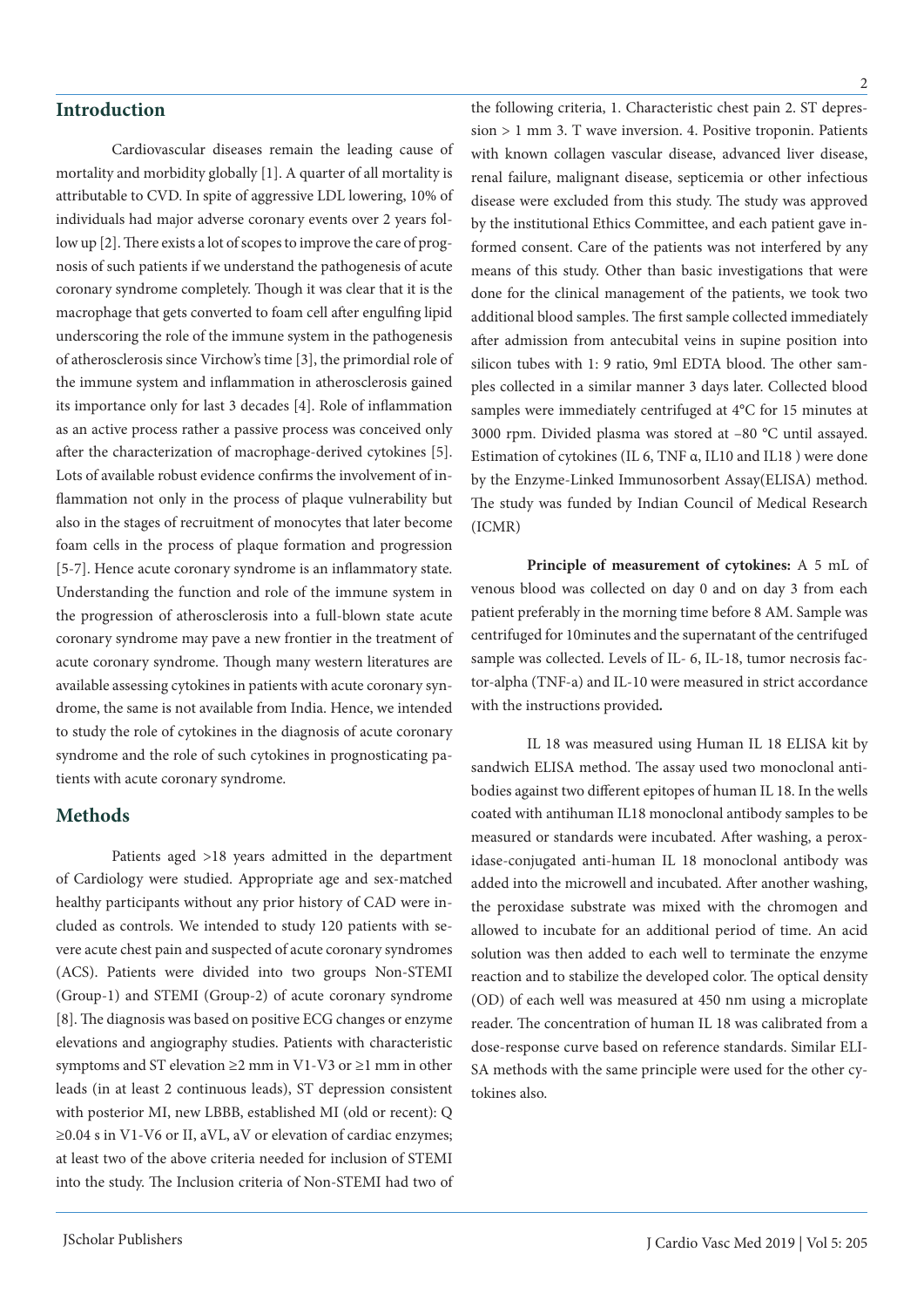#### **Statistical analysis**

Data was recorded on designed proforma and managed on excel spreadsheet. Descriptive statistics for each of the parameters at various time points in the three groups were computed. One way analysis of variance / kruskal wallis test was applied to compare mean / median of various parameters in the three groups. The relationship between post-treatment changes in various cytokines as determined from peripheral blood and the treatment response was assessed using repeated measures analyses. STAT 9.0 statistical software was used for statistical analysis.

### **Results**

One hundred and twenty patients with acute coronary syndrome were studied. They were divided into two groups. Group 1 had NSTEMI and Group 2 had STEMI (Table.1). Each

group had 60 patients. In NSTEMI group (Group-1), total of 60 patients were included (11female) with mean age 55 (35-95 years). Sixty patients (16 female) in group 2 (STEMI group) with mean age of 54.5 years (26-82). 60 individuals (17 female) were included as controls. There was no statistical difference between group 1 and group 2 with regard to risk factors for coronary artery disease. Diabetes and hypertension were present in 25% and 50 % of individuals respectively. Two-third of patients were in Killip<3 class. Anterior wall remained the leading site of infarction in 55% of the patient population. Similar to risk factors, we did not find any difference in the Killip class, BP status, troponin elevation and site of infarction between group 1 and group 2. Patients in group 1 had a significant history suggestive of alcohol consumption than group2. Similarly, patients in group 1 had elevated ESR and raised CK as compared to patients with group 2.

|                          |                     | GROUP-1            | GROUP-2      |         |  |
|--------------------------|---------------------|--------------------|--------------|---------|--|
|                          |                     | <b>NSTEMI</b>      | <b>STEMI</b> | p-VALUE |  |
|                          |                     | $n$ <sup>(%)</sup> | $n(\%)$      |         |  |
| AGE                      | >50                 | 15(25)             | 24(40)       | 0.07    |  |
|                          | $50$                | 45(75)             | 36(60)       |         |  |
|                          | MALE                | 49(64.83)          | 44(73.33)    |         |  |
| <b>SEX</b>               | <b>FEMALE</b>       | 11(35.17)          | 16(26.67)    | 0.172   |  |
|                          | <b>NON SMOKER</b>   | 22(36.66)          | 28(46.66)    | 0.465   |  |
| <b>SMOKING</b>           | <b>SMOKER</b>       | 28(63.34)          | 32(53.34)    |         |  |
| <b>ALCOHOL</b>           | NON-ALCOHOL         | 48(80)             | 38(73.65)    | 0.043   |  |
|                          | <b>ALCOHOL</b>      | 12(20)             | 22(26.35)    |         |  |
| PHYSICAL ACTIVITY        | <b>REGULAR</b>      | 15(25)             | 11(18.33)    | 0.375   |  |
|                          | <b>INTERMITTENT</b> | 45(75)             | 49(81.66)    |         |  |
| WEIGHT (kgs)             | $50$                | 13(21.66)          | 11(18.33)    |         |  |
|                          | >50                 | 47(78.33)          | 49(51.04)    |         |  |
| Diabetus mellitus(DM)    | $_{\rm NO}$         | 45(75.00)          | 45(75.00)    | 1.000   |  |
|                          | <b>YES</b>          | 15(25.0)           | 15(25.0)     |         |  |
| Blood pressure (BP)      | $90 - 130$          | 30(50.0)           | 36(60.0)     | 0.197   |  |
|                          | >130                | 30(50.0)           | 22(36.6)     |         |  |
|                          | <90                 | 0(0.00)            | 1(1.66)      |         |  |
| Killip class             | NO CLASS            | 1(1.66)            | 2(3.33)      | 0.275   |  |
|                          | CLASS 1             | 28(46.6)           | 39(65.0)     |         |  |
|                          | CLASS <sub>2</sub>  | 14(23.3)           | 8(13.33)     |         |  |
|                          | CLASS <sub>3</sub>  | 8(13.33)           | 5(8.33)      |         |  |
|                          | CLASS 4             | 9(15.0)            | 6(1.0)       |         |  |
| Congestive heart Failure | $\rm NO$            | 41(68.33)          | 43(71.66)    | 0.690   |  |
| (CHF)                    | <b>YES</b>          | 19(31.66)          | 17(28.33)    |         |  |

**Table: 1.** Baseline of physical, clinical and laboratory characteristics of Study participants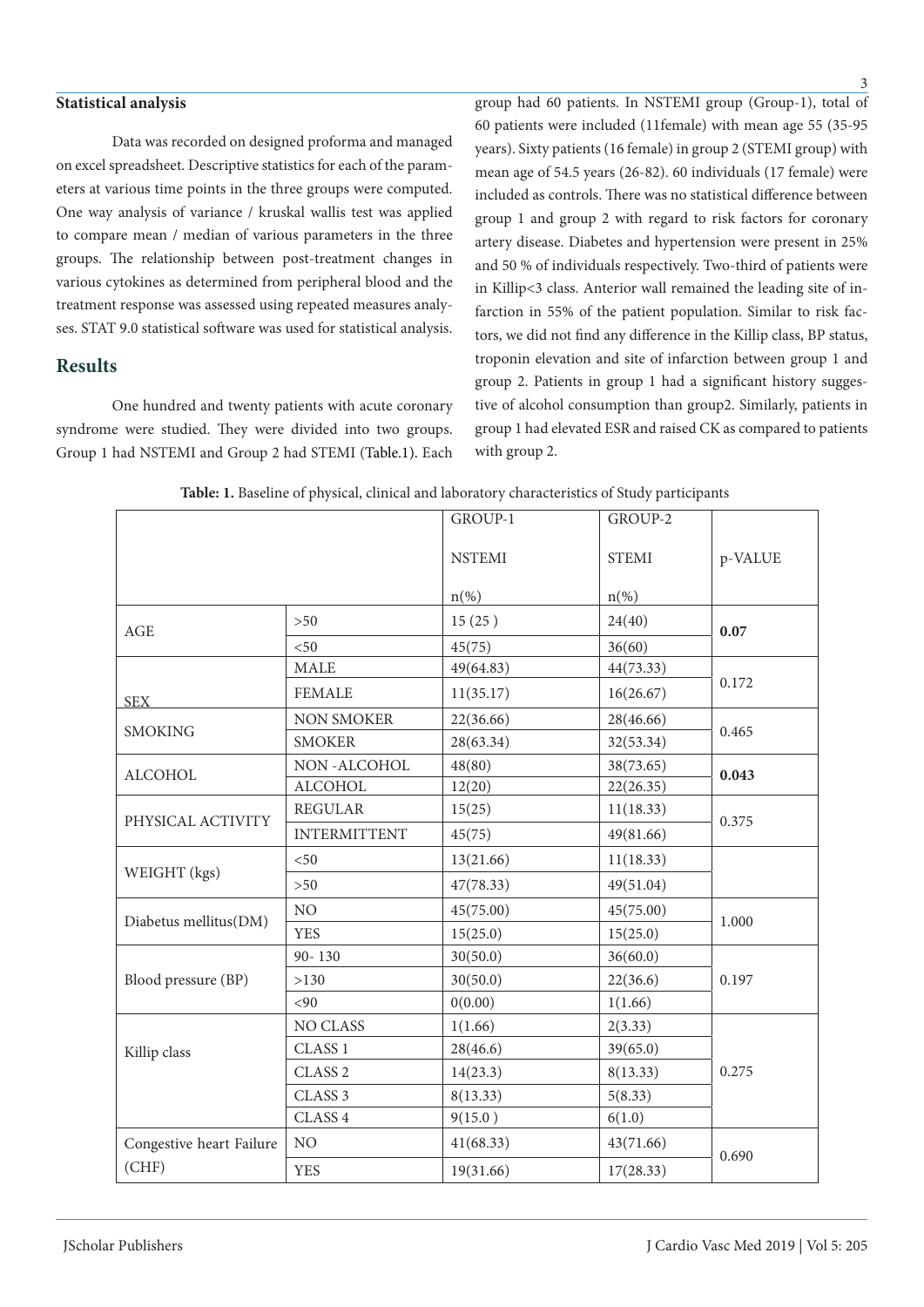|                            | >9               | 57(95.0)               | 60(100.0)      |       |  |
|----------------------------|------------------|------------------------|----------------|-------|--|
| Hemoglobin (gm/dl)         | $\leq$ 9         | 3(5.00)                | 0(0.00)        | 0.122 |  |
|                            | $41 - 53$        | 18(30.0)               | 22(36.66)      |       |  |
| Hematocrit (%)             | 1 > 53           | 42(70.0)               | 38(63.33)      | 0.439 |  |
| Platelet count (Lakh/mi-   | < 1.5            | 48(80.00)              | 52(86.66)      | 0.327 |  |
| croliter)                  | >4.5             | 8(13.33)<br>12(20.00)  |                |       |  |
| Total leucocyte count      | 10000            | 48(80.0)               | 42(70)         |       |  |
|                            | >10000           | 10(16.66)              | 17(28.33)      | 0.386 |  |
| (cells/cumm)               | $<$ 4000         | 2(3.33)                | 1(1.66)        |       |  |
|                            | MALE<17,         |                        |                |       |  |
|                            |                  | 16(26.66)              | 35(58.33)      |       |  |
| ESR (mm/hr)                | FEMALE<25        |                        |                | 0.000 |  |
|                            | MALE>17,         |                        |                |       |  |
|                            | FEMALE>25        | 44(73.33)              | 25(41.66)      |       |  |
|                            |                  |                        |                |       |  |
|                            | <b>UPTO 140</b>  | 51(85.0)               | 50(83.33)      | 0.636 |  |
| Glucose (mg/dL)            | >140             | 9(15)                  | 10(16.66)      |       |  |
| Dyslipidemia               | NO               | 36(60)                 | 35(58.33)      |       |  |
|                            | <b>YES</b>       | 24(40)                 | 25(41.66)      | 0.853 |  |
|                            | UPTO 3           | 28(46.66)              | 31(51.66)      |       |  |
| $CRP (\mu g/ml)$           | >3               | 32(53.33)              | 29(48.33)      | 0.584 |  |
| Troponin-I                 | <b>NEGATIVE</b>  | 39(65.0)               | 34(56.66)      |       |  |
|                            | <b>POSITIVE</b>  | 21(35.0)               | 25(43.33)      | 0.453 |  |
| Creatinine Kinase (CK)     |                  | 43(71.66)              | 26(43.33)      |       |  |
| (U/L)                      |                  | 17(28.33)              | 34(56.66)      | 0.002 |  |
| Creatinine Kinase-MB (U/L) |                  | $8.5(0.1 - 267)$       | $8(0.8 - 414)$ | 0.637 |  |
| Coagulopathy               | NO               | 58(96.66)              | 52(86.66)      |       |  |
|                            | <b>YES</b>       | 2(3.33)                | 8(13.33)       | 0.047 |  |
| Site of infarction         | <b>ANTERIOR</b>  | 33(55.0)               | 33(55.00)      |       |  |
|                            | Coagulopathy     | 26(43.33)<br>25(41.66) |                | 1.000 |  |
|                            | <b>POSTERIOR</b> | 1(1.66)                | 2(3.33)        |       |  |

We measured TNF-alpha, IL-6, IL-10, and IL-18 on day 0 and day 3 in both groups. We intended to compare the cytokines levels measured on day 0 and day 3 amongst the participants in both groups, and also between the two groups. As compared to controls, both group 1 and group 2 had significantly elevated levels of all measured cytokines but IL-10.

In group 1(NSTEMI group), median IL-6 was 5.16ng/ mL (range-0-304.48) at day 0and increased to 8.26 ng/mL (0- 324.05) on day 3 (*P*=NS); in addition, IL-10 increased from 1.87 ng/mL (0-143.05) at day 0 to 2.96ng/mL (0-143.57) at day3 (*P*=0.000).IL-18 was434.95ng/ml (23.93-4805.13) at day 0 and decreased to 123.73(0-1935.11) at day 3 (P=0.000). TNF-alfa

was 33.48ng/ml (0-98.89) at day 0 to 33.48(9.41-216.43) at day 3(P-NS) (Table.2 and Figure.1&2). In group 2(STEMI group), median IL-6 was 1.07ng/ml (0-261.87) at day0 increased to 1.14 ng/mL (0-412.46) at day 3 (P-NS). IL-10 increased from the day0 value of 1.84 ng/mL (0-243.80) to 2.18 ng/mL (0- 64.70) at day3 (P-NS). IL-18 decreased from 263.08(0-4872.10) at day 0 to 108.40(0-3763.62) at day 3(p=0.002). TNF-alpha decreased from 60.68ng/ml (0-634.43) to 43.53(6.61-412.46) at day 3(p=0.008) (Table.2 and Figure.1&2).

Comparison between group 1 and group 2 showed significantly lower levels of IL-6 on day 0 and day3 in group 2 (Table.2 and Figure.1&2). In contrast, patients in group 2 had higher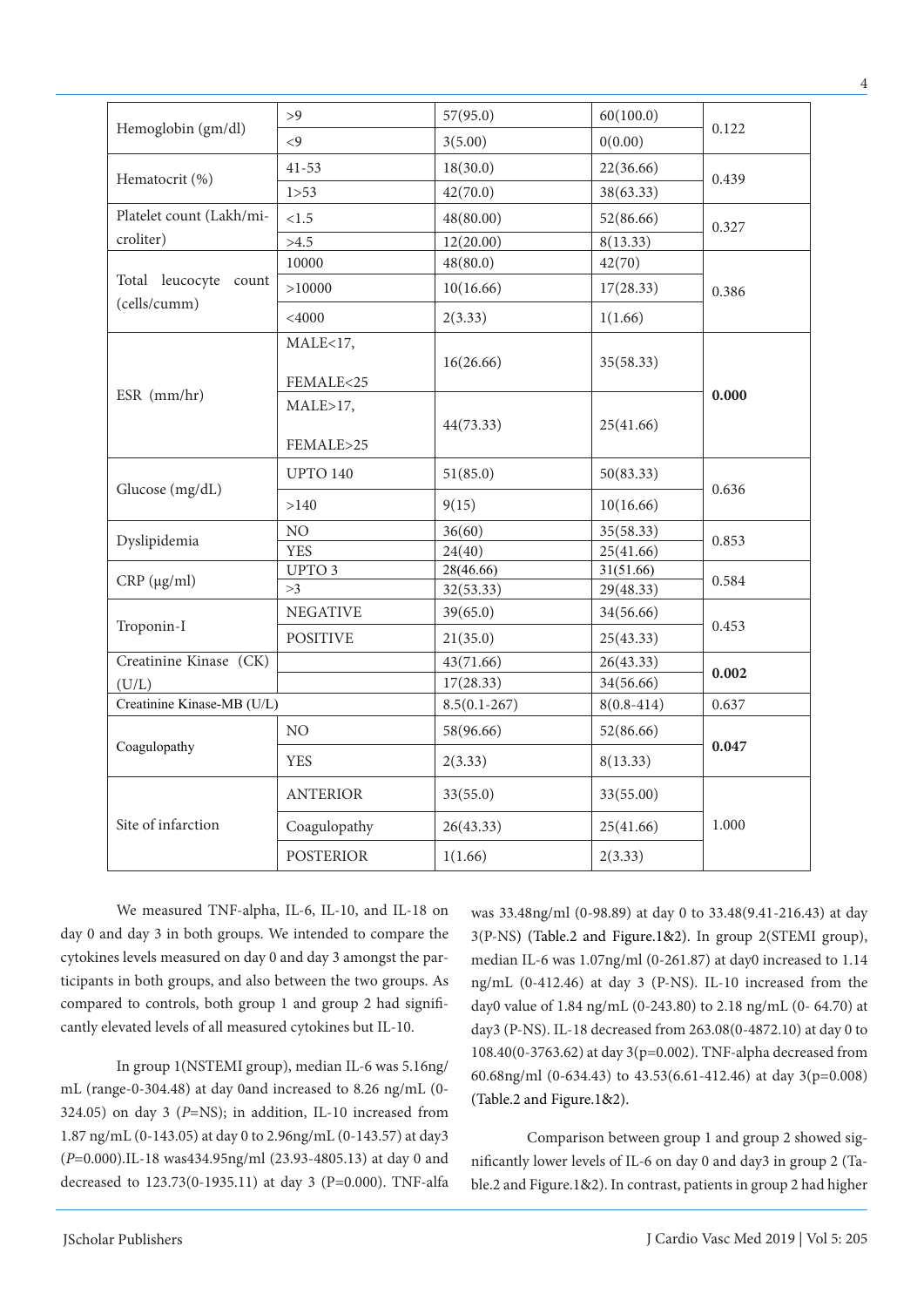**Table.2.** Correlation of cytokines IL6, IL10, IL18 and TNF alpha among groups of STEMI, NSTEMI and controls on day 0 and day 3 of admission

| <b>CYTOKINE</b>                | GROUP 1'               | <b>GROUP 2</b>  | GROUP 3              |                          | 1 VS 2 | 1 VS 3              | 2VS3                                                                                                                                                                                                                                                                                                                                                                                         |
|--------------------------------|------------------------|-----------------|----------------------|--------------------------|--------|---------------------|----------------------------------------------------------------------------------------------------------------------------------------------------------------------------------------------------------------------------------------------------------------------------------------------------------------------------------------------------------------------------------------------|
|                                | <b>STEMI</b>           | <b>NSTEMI</b>   | <b>CONTROLS</b>      | $\mathbf{P}$<br>$-VALUE$ |        |                     |                                                                                                                                                                                                                                                                                                                                                                                              |
|                                | Median                 | Median          | Median               | OVERALL                  |        |                     |                                                                                                                                                                                                                                                                                                                                                                                              |
|                                | (Min-Max)              | (Min-Max)       | (Min-Max)            |                          |        |                     |                                                                                                                                                                                                                                                                                                                                                                                              |
| IL 6 -day 0                    | 5.16                   | 1.07            | 0.30                 | 0.0001                   | 0.0026 | 0.0000              | 0.0145                                                                                                                                                                                                                                                                                                                                                                                       |
|                                | $(0-304.48)$           | $(0 - 261.87)$  | $(0 - 10.83)$        |                          |        |                     |                                                                                                                                                                                                                                                                                                                                                                                              |
| IL 6- day 3                    | 8.26                   | 1.14            | 0.30                 | 0.0001                   | 0.0005 | 0.0000              | 0.0152                                                                                                                                                                                                                                                                                                                                                                                       |
|                                | $(0-324.05)$           | $(0 - 412.46)$  | $(0 - 10.83)$        |                          |        |                     |                                                                                                                                                                                                                                                                                                                                                                                              |
| P VALUE                        | 0.123                  | 0.513           | $\sim$ $\sim$ $\sim$ | $- - -$                  | $  -$  | $- - -$             | $\sim$ $\sim$ $\sim$                                                                                                                                                                                                                                                                                                                                                                         |
|                                | 1.87                   | 1.84            | 1.42                 |                          | $---$  | $\qquad \qquad - -$ | $---$                                                                                                                                                                                                                                                                                                                                                                                        |
| IL 10 -day 0                   | $(0-143.05)$           | $(0 - 243.80)$  | $(0 - 189.16)$       | 0.8157                   |        |                     |                                                                                                                                                                                                                                                                                                                                                                                              |
| IL $10$ -day 3                 | 2.96                   | 2.18            | 1.42                 | 0.1032                   | $  -$  | $- - -$             | $---$                                                                                                                                                                                                                                                                                                                                                                                        |
|                                | $(0 - 143.57)$         | $(0 - 64.70)$   | $(0 - 189.16)$       |                          |        |                     |                                                                                                                                                                                                                                                                                                                                                                                              |
| P VALUE                        | 0.000                  | 0.485           | $---$                | $---$                    | ---    | $---$               | $---$                                                                                                                                                                                                                                                                                                                                                                                        |
| IL 18 -day 0                   | 434.95                 | 263.08          | 46.51                |                          | 0.8604 | 0.0000              | 0.0000                                                                                                                                                                                                                                                                                                                                                                                       |
|                                | (23.93)<br>$-4805.13)$ | $(0 - 4872.10)$ | $(0 - 495.81)$       | 0.0001                   |        |                     |                                                                                                                                                                                                                                                                                                                                                                                              |
| IL 18- day 3                   | 123.73                 | 108.40          | 46.51                |                          | 0.1538 | 0.0025              | 0.0005                                                                                                                                                                                                                                                                                                                                                                                       |
|                                | $(0-1935.11)$          | $(0-3763.62)$   | $(0 - 495.81)$       | 0.0005                   |        |                     |                                                                                                                                                                                                                                                                                                                                                                                              |
| P VALUE                        | 0.000                  | 0.002           | $- - -$              | $- - - - -$              | $---$  | $- - - -$           | $\frac{1}{2} \frac{1}{2} \frac{1}{2} \frac{1}{2} \frac{1}{2} \frac{1}{2} \frac{1}{2} \frac{1}{2} \frac{1}{2} \frac{1}{2} \frac{1}{2} \frac{1}{2} \frac{1}{2} \frac{1}{2} \frac{1}{2} \frac{1}{2} \frac{1}{2} \frac{1}{2} \frac{1}{2} \frac{1}{2} \frac{1}{2} \frac{1}{2} \frac{1}{2} \frac{1}{2} \frac{1}{2} \frac{1}{2} \frac{1}{2} \frac{1}{2} \frac{1}{2} \frac{1}{2} \frac{1}{2} \frac{$ |
| TNF<br>alpha<br>$-day0$        | 33.48                  | 60.68           | 6.37                 |                          | 0.0000 | 0.0000              | 0.0000                                                                                                                                                                                                                                                                                                                                                                                       |
|                                | $(0 - 98.89)$          | $(0 - 634.43)$  | $(0 - 866.86)$       | 0.0001                   |        |                     |                                                                                                                                                                                                                                                                                                                                                                                              |
| <b>TNF</b><br>al-<br>pha-day 3 | 33.48                  | 43.53 (6.61 -   | 6.37                 |                          | 0.0212 | 0.0000              | 0.0000                                                                                                                                                                                                                                                                                                                                                                                       |
|                                | (9.41)<br>216.43)      | 412.46)         | $(0 - 866.86)$       | 0.0001                   |        |                     |                                                                                                                                                                                                                                                                                                                                                                                              |
| P VALUE                        | 0.6540                 | 0.0088          | $- - - - -$          | $---$                    | -----  | $---$               | $- - - -$                                                                                                                                                                                                                                                                                                                                                                                    |

levels of TNF- alpha both on day 0 and day 3. No difference in IL10 and IL-18 was observed between the groups. There was no correlation found between serum levels of these cytokines and the site of MI (Anterior/ Inferior /Posterior). Other parameters which were also investigated were the relationship between the cytokine levels and creatinine kinase, creatinine kinase-MB and Troponin I levels. The influence of drug therapy thrombolytics-streptokinase, glycoprotein IIa –IIIb inhibitors, and inotropic agents on levels of cytokines were also studied. Patients in Group 2 patients had an influence of drug therapy (Thrombolytics-streptokinase, Glycoprotein IIa –IIIb inhibitors, clopidogrel and Inotropics) only on the level of TNF-alfa and the difference was significant (p=0.007).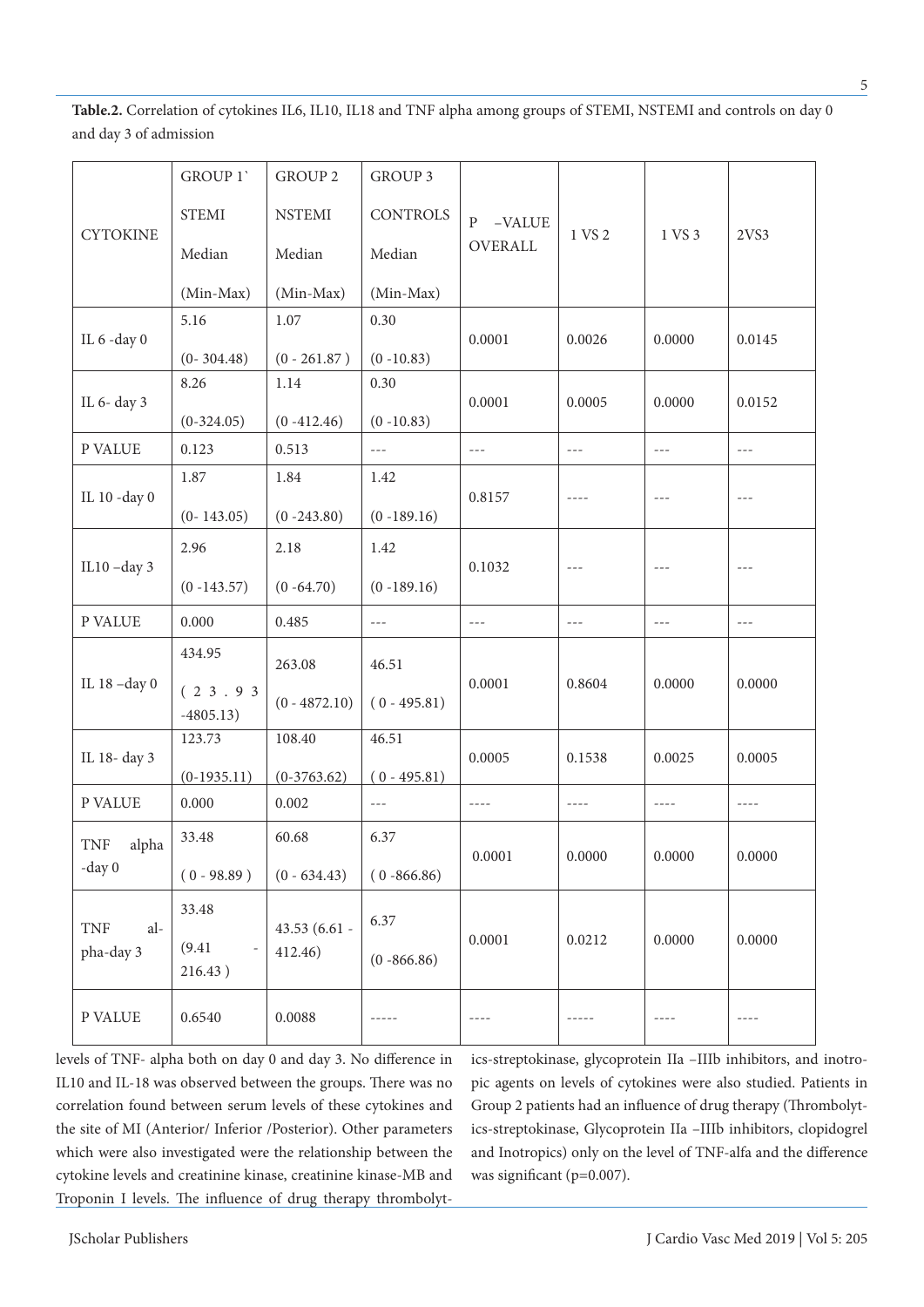

Figure 2

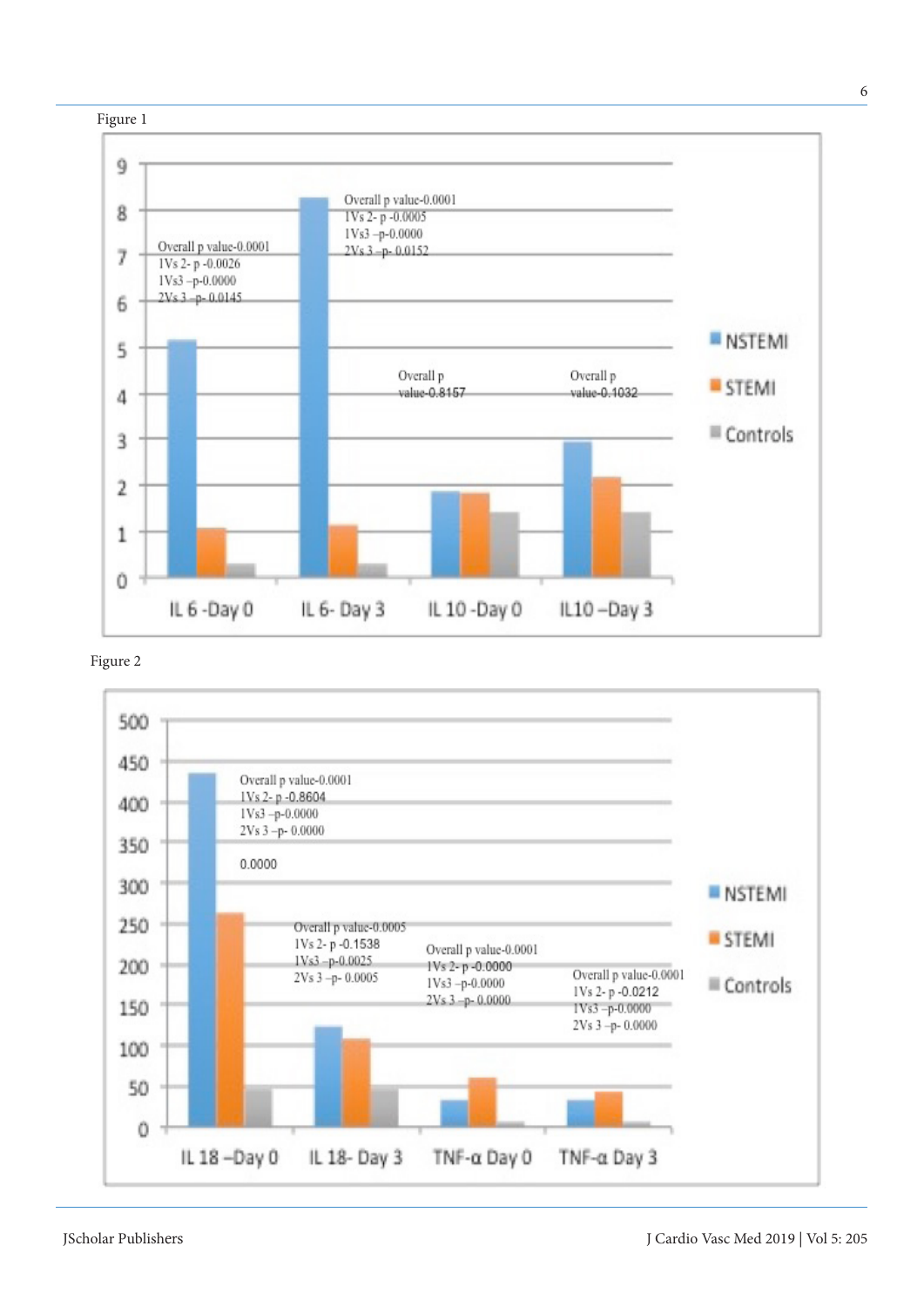#### **Discussion**

We found significantly elevated levels of pro-inflammatory cytokines (IL-6, TNF-alpha and IL-18) in patients with acute coronary syndrome without any difference in anti-inflammatory cytokine (IL-10) level. This confirms the theory of immunoinflammatory disease in acute coronary syndrome [5]. Dominance of T-helper-1 cells was indirectly shown by elevated levels of pro-inflammatory cytokines like IL-6, IL-12and IL-18 with reduced levels of IL-10 [9]. Few studies have previously documented similar findings that inflammatory cytokines are increased in patients with ACS as compared to healthy controls [9-11]. In contrary to our findings that suggested no significant difference in the levels of IL-10 between cases and controls, Ashraf et al found increased levels of IL-10 in patients with cardiovascular diseases as compared to controls [10] while Yamashita et al found a reduced level in patients with CAD that included both patients with unstable angina and stable CAD [9]. Hence the IL-10 levels may be variable in patients with the acute coronary syndrome. In addition to these studies, Chalikias et al proposed that it is the ratio of IL-18/IL-10 b [11] and not the individual levels that were found to be an independent predictor of adverse events [12]. IL – 6 has been shown to be more sensitive and specific as compared to CRP in vascular inflammation and elevated IL -6 levels correlated with increased risk of future MI. It has been proposed that IL-6 cause plaque instability by modifying TNF-alpha and monocyte chemoattractant protein-1(MCP-1) [13] Ridker et al showed that healthy individuals with higher interleukins had a higher chance to have future MI [14]. This again supports the role of cytokines in the initial stages of atherosclerosis. They also found IL – 6 to be an effective independent index of increased mortality in unstable CAD and is helpful in segregating patients who will be more benefitted by an invasive strategy. Similarly, IL6R signaling was shown to have a causal role in the pathogenesis and progression of coronary heart disease. SOLID TIMI-52 [15] study revealed that patients with elevated interleukin-6 had poor outcomes independent of other risk factors and biomarkers. They also proposed that targeting IL-6 by novel therapeutic agents may create a paradigm shift in the management of patients with acute coronary syndrome. In CARE study; effects of elevated TNF-alpha after many months post MI were studied. They found that patients who are clinically stable but with elevated TNF-alpha levels had recurrent coronary events indicating a role of the persistence of inflammatory in stability in such patients [16].

There has been scarce data comparing biomarkers levels between Non STEMI and STEMI patients. There was no difference in the level of CRP between group 1 and group 2patients. Though plaque rupture is proposed as the major mechanism responsible for acute coronary syndrome both in STEMI and NSTEMI, the inflammatory cytokines released in these disease processes may not be the same. Among patients with ACS, patients with STEMI had significantly elevated TNF- alpha levels and reduced levels of IL-6 as compared to patients with NSTEMI. No difference in the levels of IL-10 or IL-18 was observed. Similarly, the course of serum levels of such cytokines in patients with ACS is not studied in Indian patients. The median IL-6 levels were significantly higher in the non-STEMI group as compared to the STEMI ACS group and in healthy control. Previously IL-6 has been shown to have a strong association with MACE and clinical outcomes in of patients with AHF and/or ACS. The difference in IL-6 between patients with NSTEMI and STEMI might be attributed to simultaneous multiple plaque ruptures leading to many culprit lesions that have been described more commonly in patients with NSTEMI as compared to STEMI. Similar statistically significant variations between NSTEMI and STEMI groups were not seen in IL-18 levels; There was no significant difference in serum IL 18 levels amongst Non-STEMI and STEMI patient which supports the study done by Mallat, Henry, Fressonnet et al. [11]. IL-18 decreased significantly over three days in both group 1 and group 2. Though there was no difference in the levels of IL-10 between NSTEMI and STEMI patients, patients with NSTEMI showed a significant increase in the levels of IL-10 on day 3 as compared to day0. Studies have shown that IL-10 is capable of down-regulating numerous inflammatory pathways that play an important role in the progression and stability of atherosclerotic plaque. We hypothesize that multiple simultaneous plaque rupture in such patients might have contributed to the stimulation of more requirement of anti-inflammatory cytokine involvement. TNFα levels were found to be higher in patients with STEMI as compared to NSTEMI. It decreased in STEMI patients while it did not show any change in patients with NSTEMI. This underlines the fact that patients with NSTEMI might have slow indolent ongoing inflammation as compared to patients with STEMI where anti-inflammation tries to overtake inflammatory cytokines. Previously, Heinisch et al showed persistently elevated TNF after 15 days in patients with ACS as compared to stable angina and healthy controls [17]. They also found elevated CRP and IL-6 in patients with ACS as compared to stable angina and healthy controls. Hence CAD may not be an inflammatory disease entirely but the pathogenesis of ACS revolves around inflammation.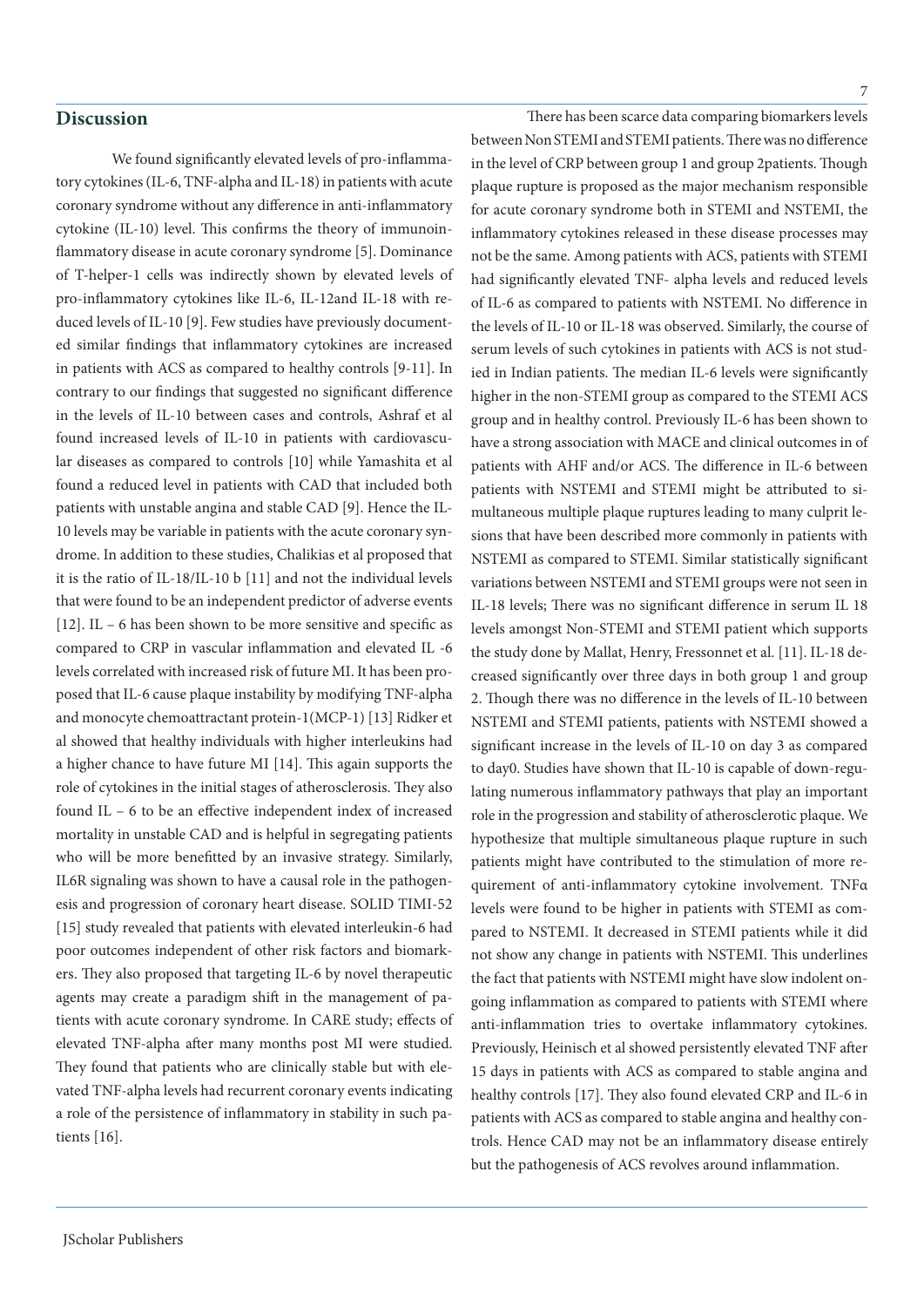NSTEMI and STEMI may follow different inflammatory pathway as patients with STEMI had higher levels of TNF and lower levels of IL-6 as compared to NSTEMI. Our study supports the previous literature that IL-6, IL-18, and TNF –α might be used as markers in patients with acute coronary events in diagnosing them. Though it is very premature to conclude, a larger prospective study with sufficient sample size will be useful in the diagnosis and prognostication of such patients. It might also answer the finer difference between the pathogenesis between NSTEMI and STEMI.

## **Limitations of the study**

Limitations of our study include a small sample size. We did not study coexisting or prior viral infections, unidentified autoimmune diseases and other minor infections [18] that might affect the circulating cytokines level. We studied only a few cytokines but all of them are very important as compared to others. Recently IL-37 [18] has been found to be elevated in patients with ACS with poor prognosis. We have not attempted to compare different ratios amongst the participants. Effects of drugs like statin on such inflammatory cytokines has not been assessed. High dose statin therapy has been shown to decrease the level of inflammatory cytokines [19].

## **Conclusions**

Our results suggest that ACS is associated with significant elevation of IL-6, IL-18, and TNF-alpha. This observation indicates that different patterns of inflammatory reactions are implicated in the pathophysiology of two clinical conditions (STEMI and NON-STEMI group). Serum levels of certain cytokine might have some diagnostic value for ACS and can be a useful marker reflecting disease status.

### **Acknowledgement**

We would like to thank ICMR for funding this study (F No 52/6/2007-BMS, RFC No BMS/20/2010-11). We would like to sincerely thank Renu Saini (SRF) and Rahul (Lab Attendant) who worked in this project.

## **References**

1. WHO | Global Action Plan for the Prevention and Control of NCDs 2013-2020 [Internet]. [cited 2018 Dec 9].

2. Natarajan P, Jaiswal S, Kathiresan S (2018) Clonal Hematopoiesis: Somatic Mutations in Blood Cells and Atherosclerosis. Circ Genomic Precis Med11:e001926.

3. Virchow R (1858) Cellular Pathology. London: John Churchill.

4. Libby P (2012) History of Discovery: Inflammation in Atherosclerosis. Arterioscler Thromb Vasc Biol 32:2045–2051.

5. Libby P (1990) Inflammatory and immune mechanisms in atherogenesis. Vol. Vol 21. New York: Raven Press; 79–89.

6. Pant S, Deshmukh A, Gurumurthy GS, Pothineni NV, Watts TE, Romeo F, et al. (2014) Inflammation and atherosclerosis—revisited.J Cardiovasc Pharmacol Ther. 19:170-178.

7. Kavurma MM, Rayner KJ, Karunakaran D (2017) The walking dead: macrophage inflammation and death in atherosclerosis. CurrOpinLipidol. 28: 91-98.

8. Thygesen K, Alpert JS, Jaffe AS, Simoons ML, Chaitman BR, White HD, et al. (2012) Third universal definition of myocardial infarction. J Am CollCardiol 60: 1581–1598.

9. Yamashita H, Shimada K, Seki E, Mokuno H, Daida H (2003) Concentrations of interleukins, interferon, and C-reactive protein in stable and unstable angina pectoris. Am J Cardiol 91:133–136.

10. Tabrez S, Ali M, Jabir NR, Firoz CK, Ashraf GM, Hindawi S, et al. (2017) A putative association of interleukin-10 promoter polymorphisms with cardiovascular disease. IUBMB Life 69: 522–527.

11. Chalikias GK, Tziakas DN, Kaski JC, Kekes A, Hatzinikolaou EI, Stakos DA, et al. (2007) Interleukin-18/interleukin-10 ratio is an independent predictor of recurrent coronary events during a 1-year follow-up in patients with acute coronary syndrome. Int J Cardiol 117: 333–339.